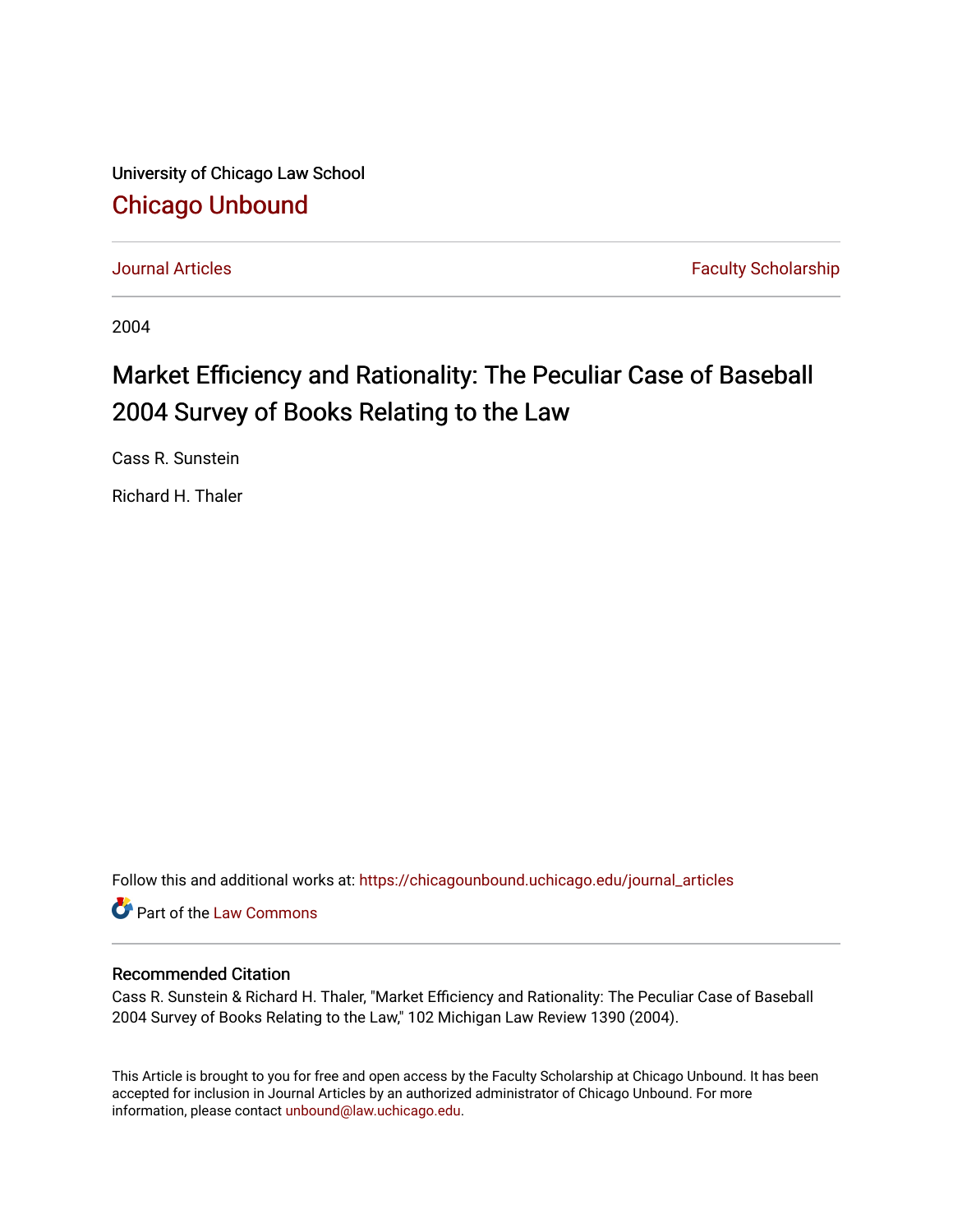# **MARKET EFFICIENCY AND RATIONALITY: THE PECULIAR CASE OF BASEBALL'**

*Richard H. Thaler\* and Cass R. Sunstein\*\**

MONEYBALL: THE ART OF WINNING AN UNFAIR GAME. By *Michael Lewis.* New York: W. W. Norton. 2003. Pp. ix, 288. \$24.95.

In this lively book, Michael Lewis' explores a topic that would seem of interest only to sports fans: how Billy Beane, the charismatic general manager of the Oakland Athletics, turned his baseball team around using, of all things, statistics. What  $next - an$  inspirational tale about superior database management? But there are some general lessons in Lewis's book that make it worth the attention of people who do not know the difference between a slider and a screwball (a group that, unfortunately, includes many lawyers and law professors). Those lessons have to do, above all, with the limits of human rationality and the efficiency of labor markets. If Lewis is right about the blunders and the confusions of those who run baseball teams, then his tale has a lot to tell us about blunders and confusions in many other domains. In that sense, the tale bears directly on continuing debates about behavior, cognition, and law.'

#### I. MEASURING PERFORMANCE

Lewis focuses on the extraordinary success of Beane, who has produced a terrific baseball team despite one of the lower payrolls in baseball. Since 1999, when Beane took over, the Athletics have

#### 1390

**f** This review is a significantly revised and expanded version of Who's On First, originally published in The New Republic; the relevant parts are reprinted by permission.

<sup>\*</sup> Robert P. Gwinn Professor of Economics and Behavioral Science, University of Chicago Graduate School of Business. B.A. 1967, Case Western Reserve; Ph.D. 1974, University of Rochester. - Ed.

<sup>\*\*</sup> Karl N. Llewellyn Distinguished Service Professor of Jurisprudence, University of Chicago Law School and Department of Political Science. A.B. 1975, J.D. 1978, Harvard. -Ed.

<sup>1.</sup> Journalist and popular author, whose other works include the national best-seller *Liar's Poker* and articles in numerous national periodicals.

*<sup>2.</sup> See* BEHAVIORAL LAW **AND** ECONOMICS (Cass R. Sunstein et al. eds., 2000). For critical discussion, see RICHARD A. EPSTEIN, **SKEPTICISM AND** FREEDOM (William M. Landes & J. Mark Ramseyer eds., 2003), and RICHARD **A.** POSNER, FRONTIERS OF **LEGAL** THEORY (2001).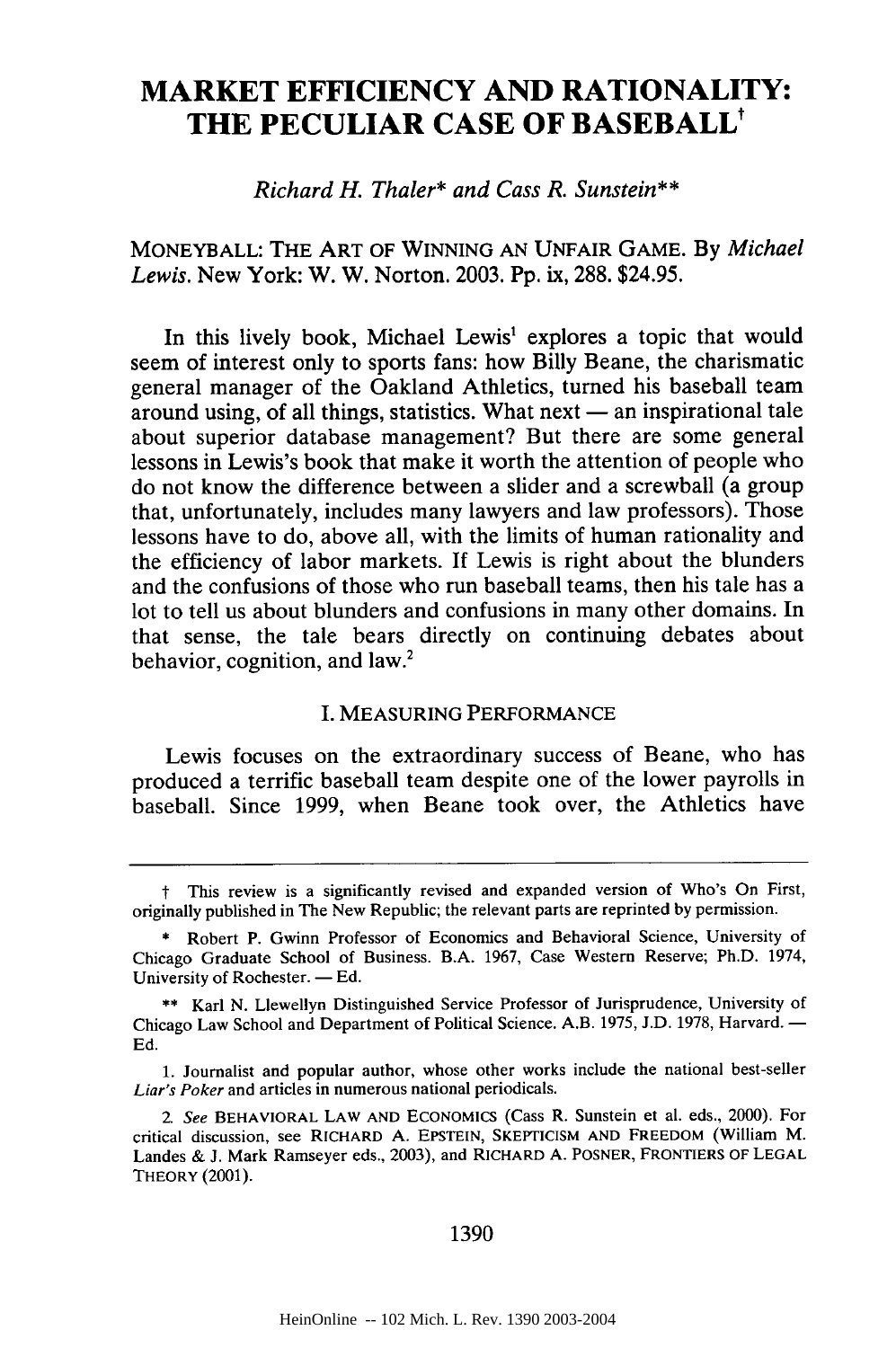compiled an amazing record. In 1999, the Athletics ranked eleventh (out of fourteen teams) in the American League in payroll and fifth in wins. In 2000, the Athletics ranked twelfth in payroll and second in wins, a feat that they duplicated in 2001. In 2002, the last year covered in the book, they ranked twelfth in payroll again  $-$  and first in wins. This past season, 2003, was yet another division-winning season with a cheap payroll.

How did Beane pull this off? He did it largely by ignoring or defying baseball's conventional wisdom, otherwise known in baseball lingo as The Book. (As in, "The Book says that you should bunt in this situation.") It turns out that many chapters of The Book are simply wrong. Sacrifice bunts are rarely a good strategy, and steals are vastly overrated. (Unless a base stealer succeeds at least two-thirds of the time, his running efforts reduce runs scored rather than increase them.') The portion of The Book that was most in need of revision, and the most important edge that Beane was able to exploit, involved player evaluation. Here he tried to figure out, statistically, how much a player was likely to contribute to his team's chances of winning. If he couldn't measure a factor or its impact, he dismissed it as subjective.

Beane found that, as a statistical regularity, players drafted out of high school are much less likely to succeed than players drafted out of college (p. 16). And so he drafted no high school players, regardless of how highly they were touted. He hired a young assistant named Paul DePodesta, a Harvard economics graduate, who relied on his computer to project players' performances, without so much as ever seeing a player swing a bat. Much of the tension, and the comedy, of Lewis's book comes from the conflict between Beane's and DePodesta's statistical methods of evaluation and the well-established strategies of experts who have scouted, played, and breathed baseball for decades. The verdict? Statistical methods outperform experts.4 It's not even close.

As Lewis tells the tale, Beane's particular approach has intensely personal foundations. Beane himself was a top high-school prospect, one of the most sought after in the nation. He was fast; he was tall; he was strong; he could hit the ball a mile. The baseball scouts loved him. As one of them admitted, "I never looked at a single statistic of Billy's. It couldn't have crossed my mind... He had it all" (p. 9). According to those who watched him, "The boy had a body you could dream on. Ramrod-straight and lean but not so lean you couldn't imagine him filling out. And that face!" (p. 7). Beane was selected in the first round

*<sup>3.</sup> See* JOHN THORN & PETE PALMER, THE HIDDEN GAME OF BASEBALL (1985).

<sup>4.</sup> This is a general theme in social-science research. *See, e.g.,* Robin Dawes et al., *Clinical Versus Actuarial Judgment, in* HEURISTICS AND BIASES: THE PSYCHOLOGY OF INTUMVE JUDGMENT 730 (Thomas Gilovich et al. eds., 2002); William Meadow & Cass R. Sunstein, *Statistics, Not Experts,* 51 DUKE L.J. 629 (2001).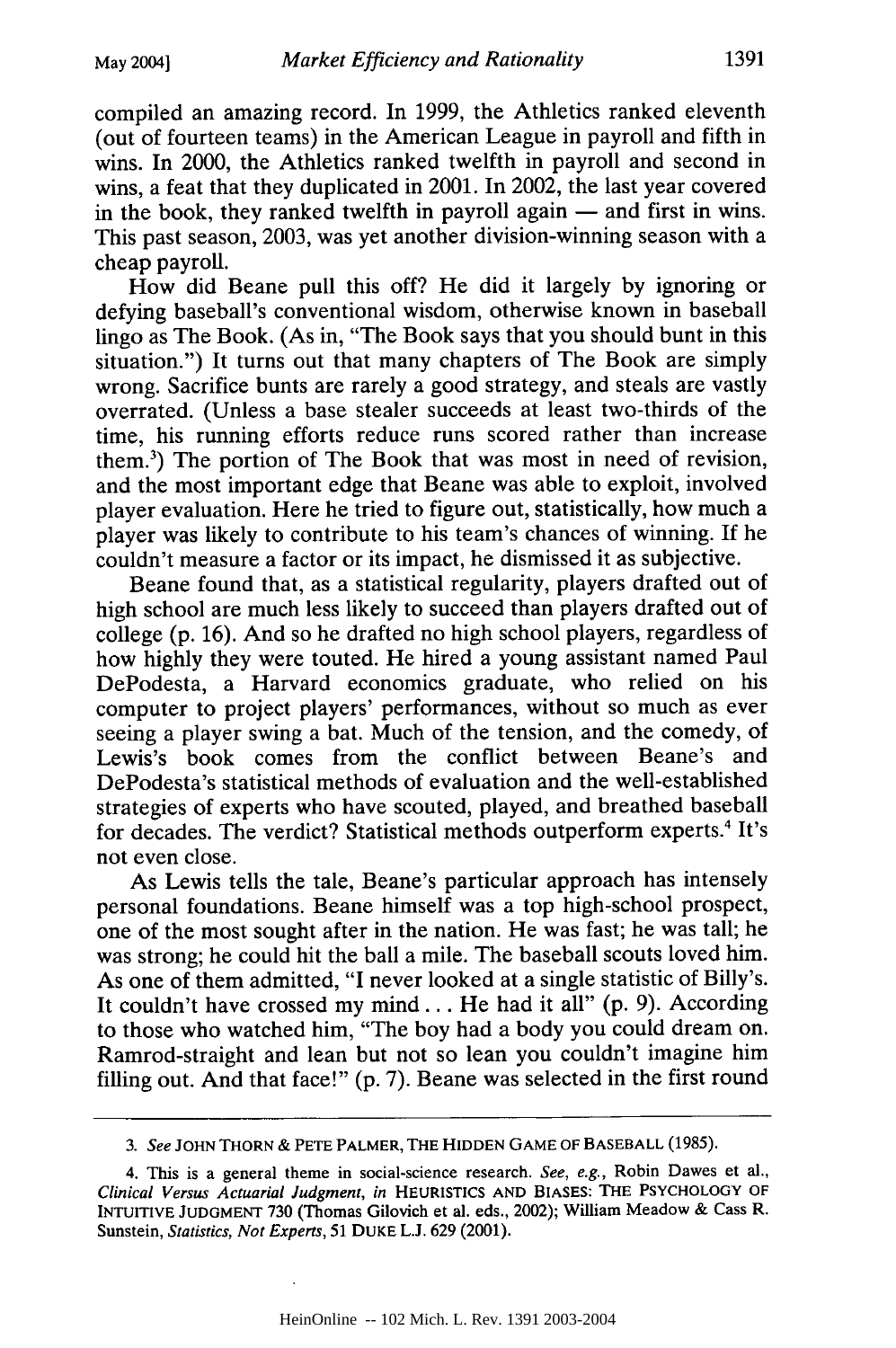of the draft, with the highest of expectations. He was destined to be a star.

There was just one problem: Beane did not play professional baseball very well. He thought too much. He was too emotional. His failures notwithstanding, baseball people saw his body, and his face, and his raw talent, and concluded that he was bound to succeed. "Teammates would look at Billy and see the future of the New York Mets. Scouts would look at him and see what they had always seen... The body. The Good Face" (p. 47). He certainly had talent, and once in a while he would do something truly sensational. But after several years in major league baseball, his performance was woefully bad. With only 301 at-bats, he hit .219; more embarrassingly, he had 80 strikeouts and only 11 walks. Abruptly, he quit the game. While playing for Oakland, he told the team's general manager that he no longer wanted to be a player, and would prefer the job of advance scout, an employee who travels ahead of the team to analyze future opponents. The team's general manager was stunned: "Nobody does that. Nobody says, I quit as a player. I want to be an advance scout" (p. 55).

Beane was a much better baseball analyst than baseball player, and he quickly moved up the Oakland club's hierarchy. He became interested in a simple question: What is the most efficient way to spend money on baseball players? The origins of Beane's iconoclastic answers can be found in the writings of Bill James, a once-obscure but now-legendary baseball writer/statistician.<sup>5</sup> While working as a night watchman for a pork-and-beans factory, James decided that he wanted to write about baseball in a way that would illuminate what really happened and why. In his view, conventional statistics were insufficiently helpful and sometimes downright misleading. Consider the area of defensive play. When a player mishandles a ball or makes a bad throw, he can be assigned an "error." A player who accumulates a lot of errors seems like a bad fielder, whereas one with few errors seems really good. The problem is that a player may accumulate errors in part because he is unusually good at getting to the ball. If you do not get to the ball, you are most unlikely to get an error (according to the chapter on scoring in The Book). So errors are a crude measure of fielding ability.

Or consider walks. Since the late nineteenth century, walks have been treated, in official statistics, as neutral - neither good nor bad. According to a nineteenth-century expert whose advice is followed to the present day, "There is but one true criterion of skill at the bat, and that is the number of times bases are made on clean hits" (p. 70). Of

<sup>5.</sup> For a good introduction to Bill James, readers might try BILL **JAMES,** THE NEW BILL **JAMES** HISTORICAL **BASEBALL** ABSTRACT (2001).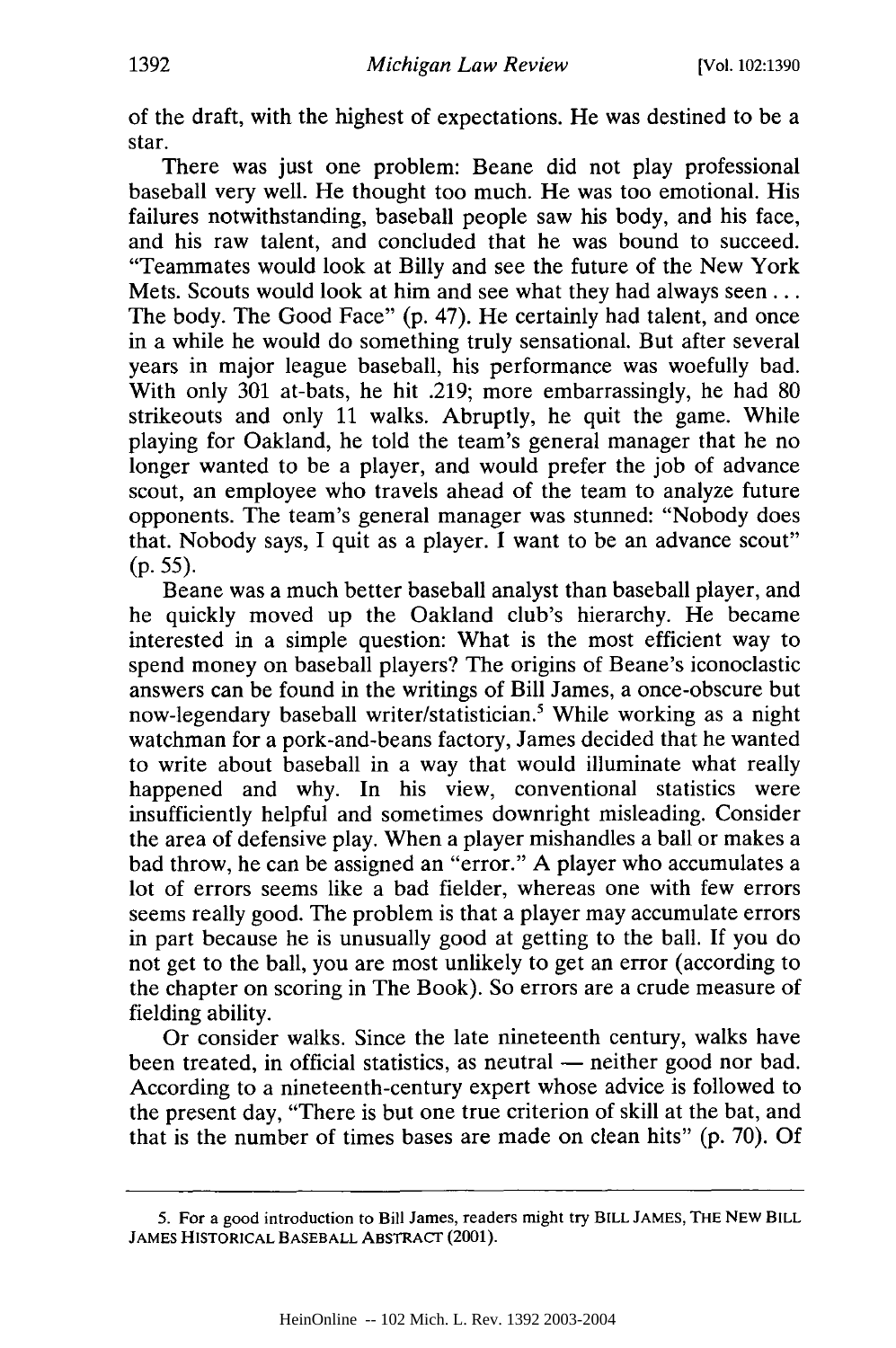course, many people realized that a walk is a positive event for the hitting team and a negative event for the team in the field, but this commonsense notion was not incorporated into baseball's most common measure of batting skill, the batting average, which leaves walks out. James found this preposterous, and he pushed for the use of the "on-base percentage" as an improvement.

James also criticized the use of "runs batted in" as a standard measure of a hitter's value. James pointed out that some players are in a position to bat in a lot of runs because they either are lucky or play on good teams. Other players bat in fewer runs, but only because they do not have the opportunities of their apparent superiors: "There is a huge element of luck in even having the opportunity, and what wasn't luck was, partly, the achievement of others" (p. 71).

Eventually James punctured countless myths about what was important to winning in baseball. And he had a positive agenda, too. He devised a formula to measure "runs created"  $-$  a formula that predicted, from just a few aspects of a player's performance, how many runs he would produce for an average team (p. 77). James's formula had explosive implications. It suggested that professional baseball experts, those who ran the teams, were placing far too much emphasis on batting averages and stolen bases, and far too little on walks and extra base hits. Statistical measures were moving actual decisions in a way that resulted in inferior team performance. After a slow start, James was widely read; his books became bestsellers, and he became a kind of cult figure among certain baseball fans. But for many years, baseball's experts and executives treated James's work as irrelevant. He had no effect on what they did. And with a few exceptions, the tried-but-not-so-true baseball statistics such as batting average and RBIs remained the only ones reported.

So Billy Beane, the "can't-miss" prospect who missed, became an avid Bill James reader. As Lewis writes,

James had something to say specifically to Billy: you were on the receiving end of a false idea of what makes a successful baseball player. James also had something general to say to Billy, or any other general manager of a baseball team who had the guts, or the need, to listen: if you challenge the conventional wisdom, you will find ways to do things much better than they are currently done. (pp. 97-98)

Wanting to ensure that statistical analyses were done, and done right, Beane hired DePodesta to study player performances with the aid of a computer. Some of Lewis's most hilarious passages illustrate the debate between old baseball wisdom and statistical knowledge:

"The guy's an athlete, Billy," the old scout says. "There's a lot of upside there."

"He can't hit," says Billy.

"He's not that bad a hitter," says the old scout.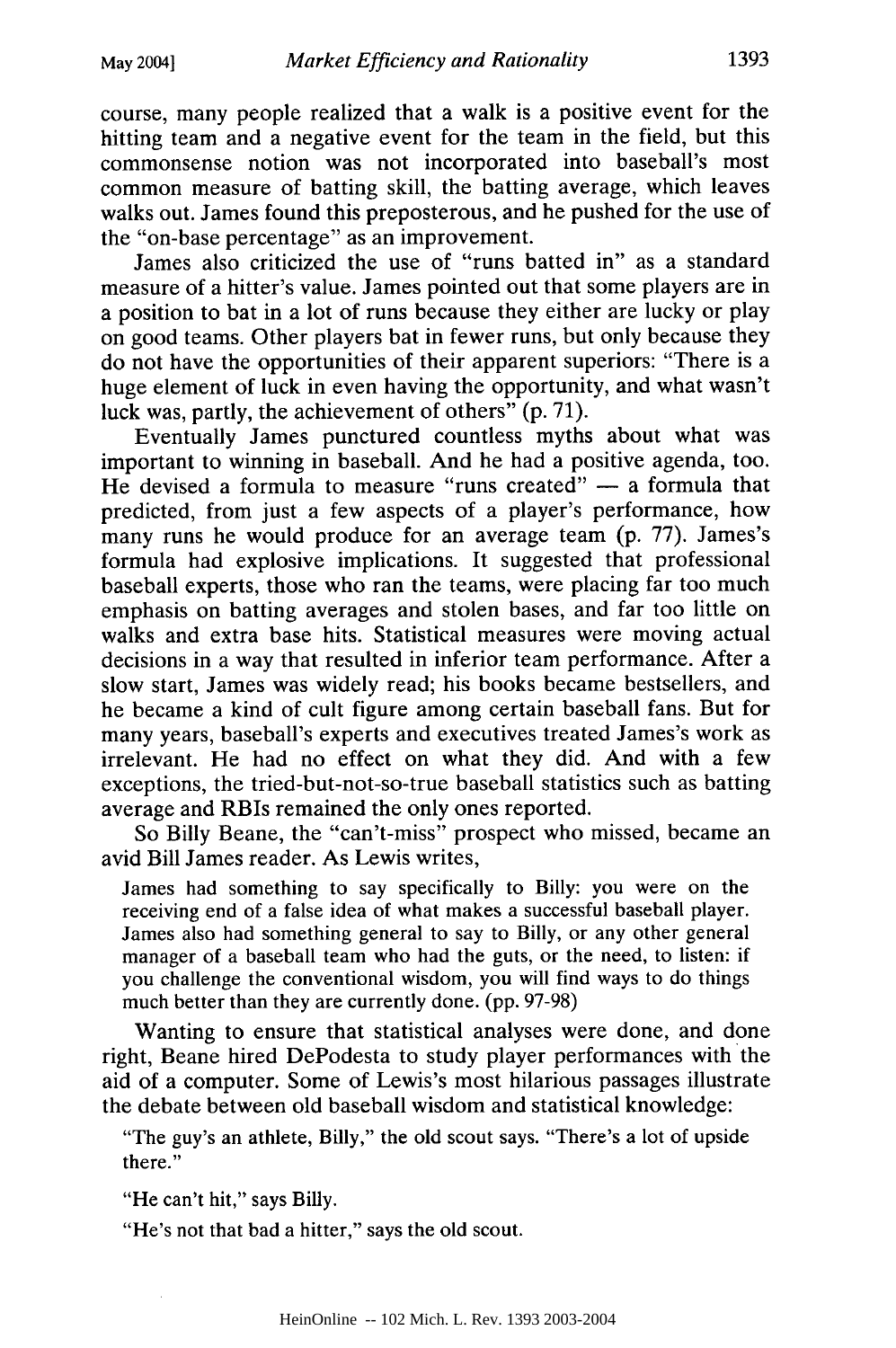"Yeah, what happens when he doesn't know a fastball is coming?" says Billy.

"He's a tools guy," says the old scout...

"But can he hit?" asks Billy.

"He can hit," says the old scout, unconvincingly.

Paul reads the player's college batting statistics. They contain a conspicuous lack of extra base hits and walks.

"My only question is," says Billy, "if he's that good a hitter why doesn't he hit better?"...

Over and over the old scouts will say, "The guy has a great body," or, "This guy may be the best body in the draft." And every time they do, Billy will say, "We're not selling jeans here," and deposit yet another highly touted player, beloved by the scouts, onto his shit list. (p. 30)

Beane ends up seeking, and getting, young players that other teams simply do not want. These were people largely ignored by the professional scouts, typically because they had something wrong with  $t$ hem  $-$  they did not match up with the scouts' mental prototype of a successful ballplayer. Consider, for example, the star pitcher Barry Zito, passed over by other teams because of his slow fastball, but chosen by Beane on the basis of statistics: "Billy made us take Zito," the oldest of the scouts confessed (p. 39). While scouts on other teams were still searching for young players who looked like Beane did in high school, DePodesta was busy surfing the Internet. "The evaluation of young baseball players," Lewis writes, "had been taken out of the hands of old baseball men and placed in the hands of people who had what Billy valued most (and what Billy didn't have), a degree in something other than baseball" (p. 41).

The statistical method was the only way for Beane to solve a serious problem: obtaining first-rate talent without a lot of money. After all, the New York Yankees had three times the budget of the Oakland Athletics. And if Beane did find good players, and they performed well, they would be bid away by richer teams. Owing to his low payroll, he would be forced to replace his own greatest successes. In 2001, Oakland won 102 games in the regular season, the secondhighest total in baseball. They lost three players widely regarded as their best, and they were expected by many to have a catastrophic fall. Instead they used statistical methods to try to replace the lost players with new ones who would provide statistical equivalents  $-$  and they ended up winning 103 games, the most in baseball that year. Their payroll for the year was \$34 million, less than half that of their division rivals the Seattle Mariners. In Lewis's account, Beane was able to succeed because "the market for baseball players was so inefficient,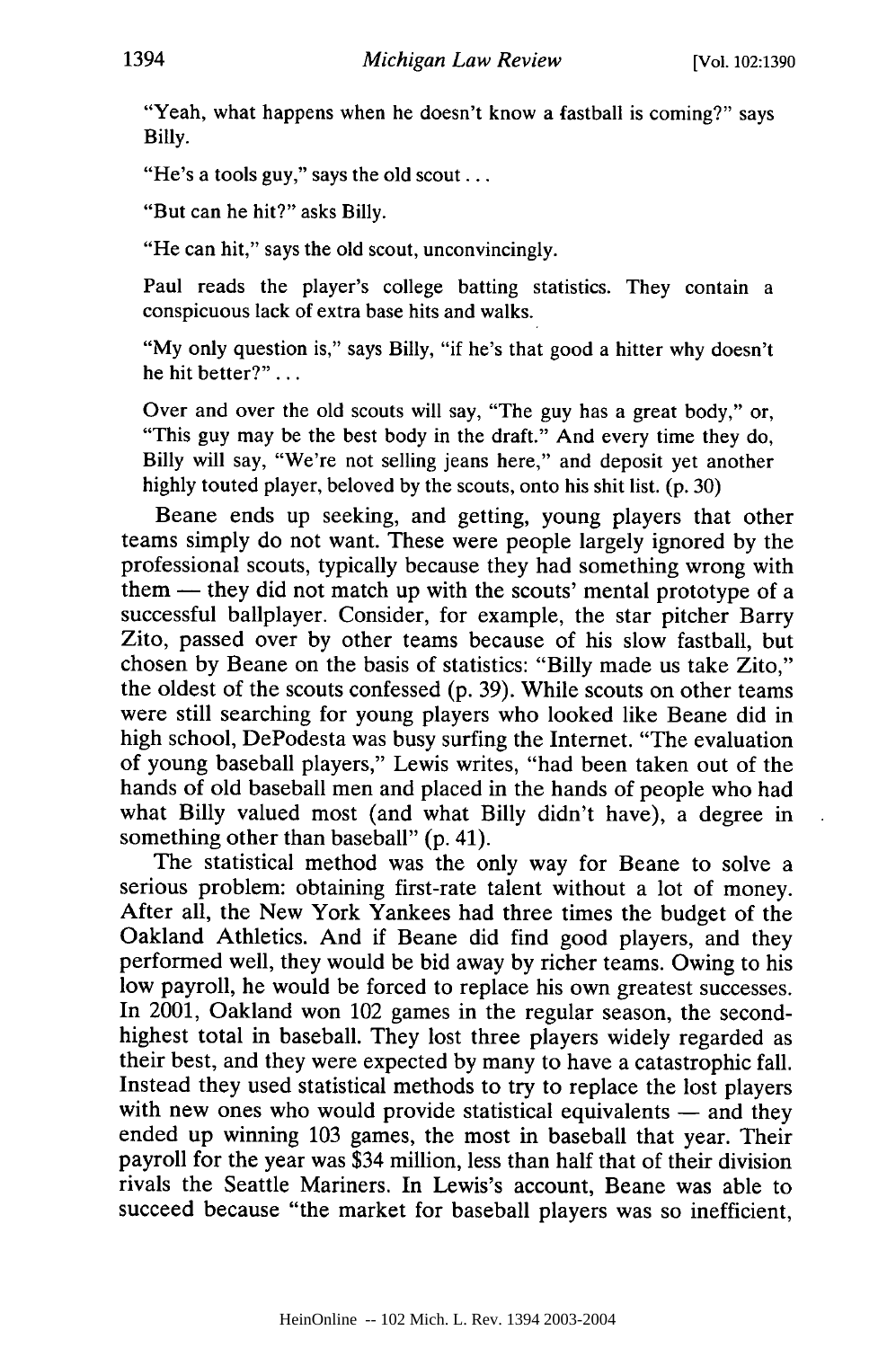and the general grasp of sound baseball strategy so weak, that superior management could still run circles around taller piles of cash" (p. 122).

#### **II. RATIONALITY AND** COMPETITION

Lewis has a wonderful story to tell, and he tells it wonderfully. His account of Beane's success is punctuated by descriptions of numerous colorful characters, among them a promising fat catcher dumbfounded by Beane's interest in him, an excellent pitcher whose fastball is extremely slow, and of course Beane himself. Lewis also raises some serious puzzles that he does not resolve, and his account has some large and perhaps profound implications that he does not much explore. Baseball is an extremely competitive market, and teams have a great deal to gain from winning more games. Beane's success, and the blunders of many of his colleagues, suggests the persistence of boundedly rational behavior in a domain in which market pressures might well have been expected to eliminate them.

## **A.** *Why Do Executives Make Mistakes?*

Why do professional baseball executives, many of whom have spent their lives in the game, make so many colossal mistakes? They are paid well, and they are specialists. They have every incentive to evaluate talent correctly. So why do they blunder? In an intriguing passage, Lewis offers three clues. First, those who played the game seem to overgeneralize from personal experience: "People always thought their own experience was typical when it wasn't." Second, the professionals were unduly affected by how a player had performed most recently, even though recent performance is not always a good guide. Third, people were biased by what they saw, or thought they saw, with their own eyes. This is a real problem, because the human mind plays tricks, and because there is "a lot you couldn't see when you watched a baseball game" (p. 18).

Several findings in cognitive psychology help explain Lewis's clues. In making judgments, people tend to use the "availability heuristic."6 As Daniel Kahneman and Amos Tversky have shown, people often assess the probability of an event by asking whether relevant examples are cognitively "available"  $-$  the sense that they come readily to mind.7 Thus, people are likely to think that more words, on a random page, end with the letters "ing" than have "n" as their next to last letter — even though a moment's reflection will show that this could

*<sup>6.</sup> See* Amos Tversky & Daniel Kahneman, *Judgment under Uncertainty: Heuristics and Biases, in* **JUDGMENT UNDER UNCERTAINTY:** HEURISTICS **AND BIASES** 11-14 (Daniel Kahneman et al. eds., 1982).

*<sup>7.</sup> See id.*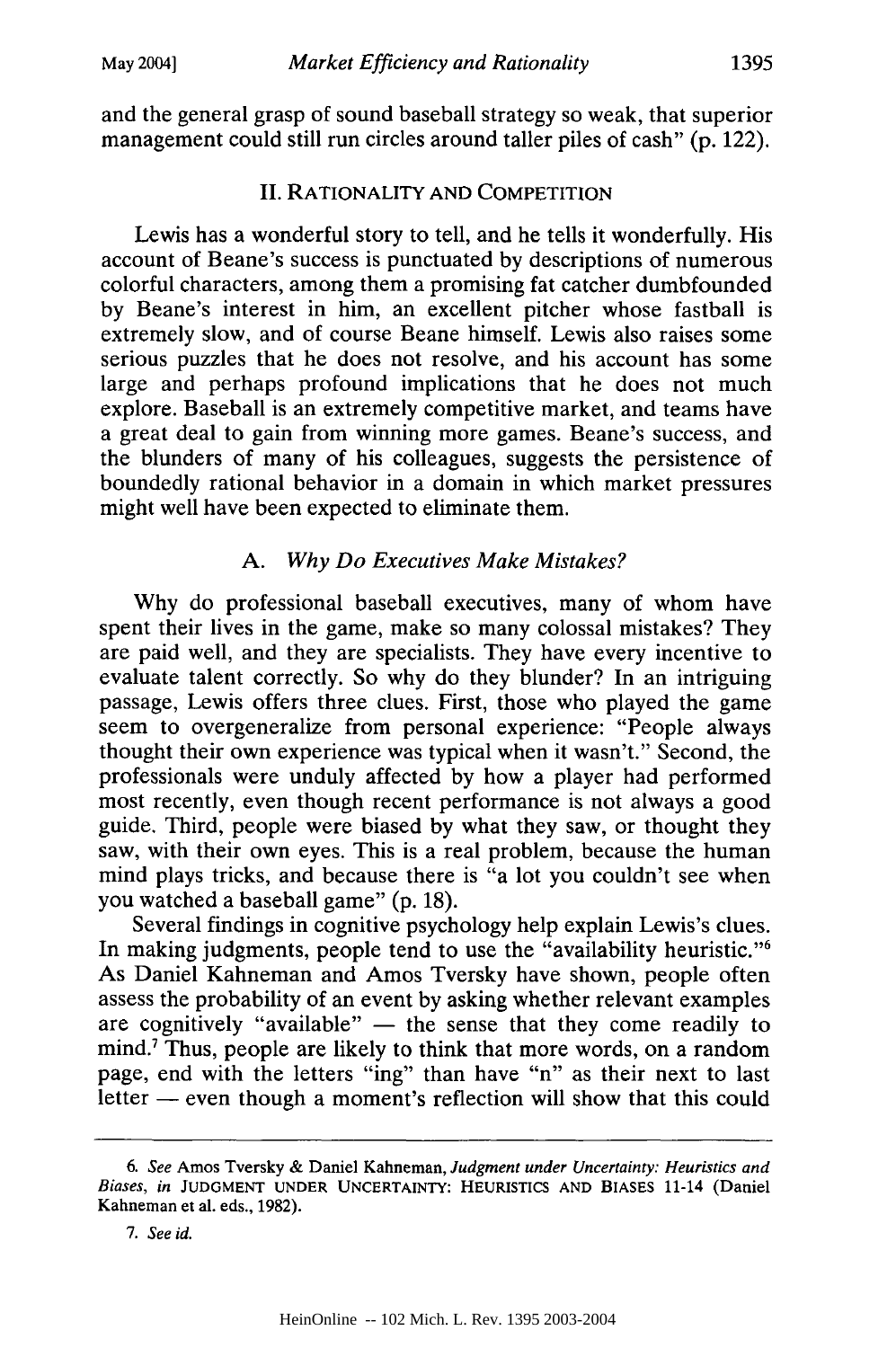not possibly be the case.<sup>8</sup> It follows, from the availability heuristic, that recent events will have more salience than less recent ones — one of Beane's explicit claims. Now, it is not dumb to use the availability heuristic. Heuristics are used because they are, on average, helpful. Yet reliable statistical evidence will outperform the availability heuristic every time. In using data rather than professional intuitions, Beane confirmed this point.

Consider next Lewis's suggestion that people believed, falsely, that their own experience "was typical." This is also a prominent finding in studies of human judgment: People systematically exaggerate the extent to which others are like they are. $9$  To illustrate this in class one year, one of us asked students whether they owned a cell phone, and also to guess what percentage of their classmates owned cell phones. As expected, cell-phone owners guessed a higher percentage of cellphone ownership than nonowners. This bias in judgment is undoubtedly connected with the availability heuristic, because one's own behavior is always available and salient (and, like the availability heuristic, often useful). But the belief in the typicality of one's own behavior is not simply about availability; it is a distinctive kind of bias.

Above all, perhaps, Lewis's tale demonstrates the use (and vices) of the representativeness heuristic.<sup>10</sup> Baseball scouts use that heuristic by relying on a prototypical picture of a promising prospect  $-$  one that has a certain physique, a set of "tools," even the Good Face  $-$  in a way that leads to systematic errors. Perhaps the most famous example of the representativeness heuristic involves the likely career of a hypothetical woman named Linda, described as follows:<sup>11</sup> "Linda" is 31 years old, single, outspoken, and very bright. She majored in philosophy. As a student, she was deeply concerned with issues of discrimination and social justice and also participated in antinuclear demonstrations." Researchers asked people to rank, in order of probability, eight possible futures for Linda. Six of these futures were fillers (e.g., psychiatric social worker, elementary school teacher); the two crucial ones were "bank teller" and "bank teller and active in the feminist movement." Most people said that Linda was less likely to be a bank teller than to be a bank teller and active in the feminist movement. This is an obvious logical mistake, a conjunction error, in

*<sup>8.</sup> See* Amos Tversky & Daniel Kahneman, *Extensional Versus Intuitive Reasoning: The Conjunction Fallacy in Probability Judgment, in* **HEURISTICS AND BIASES,** *supra* note 4, at 19,21.

*<sup>9.</sup> See* Lee Ross et al., *The False Consensus Effect: An Egocentric Bias in Social Perception and Attribution Processes,* **J.** PERSONALITY & SOC. PSYCHOL. 279-301 (1977).

<sup>10.</sup> *See* Daniel Kahneman & Shane Frederick, *Representativeness Revisited, in* **CHOICES, VALUES, AND** FRAMES (2003).

<sup>11.</sup> *See id.;* Barbara Mellers et al., *Do Frequency Representations Eliminate Conjunction Effects?,* 12 PSYCHOL. SCI. 269 (2001).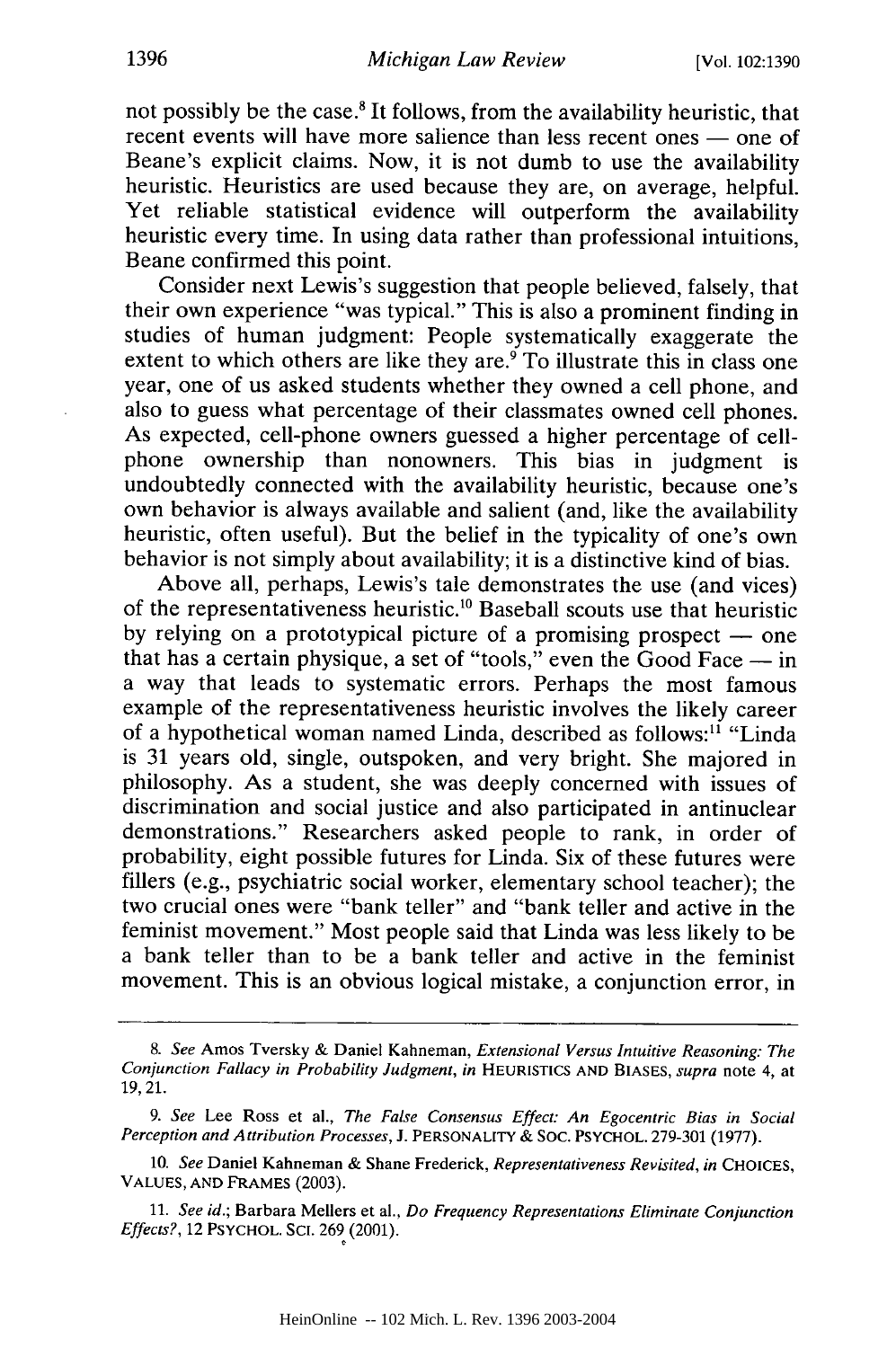which characteristics A and B are thought to be more likely than characteristic A alone. The error stems from the representativeness heuristic: Linda's description seems to match "bank teller and active in the feminist movement" far better than "bank teller." In an illuminating reflection on the example, one that bears on baseball and many personnel decisions, Stephen Jay Gould observed that "I know [the right answer], yet a little homunculus in my head continues to jump up and down, shouting at me - 'but she can't just be a bank teller; read the description.' <sup>"12</sup>

In Lewis's account, baseball scouts rely on a prototype of a good player, and they ask, too often, whether a prospect fits the prototype, instead of asking whether he is likely to produce runs (pp. 24-34). Beane himself was a prototype of the prototype: "Great body, plus wheels, plus arm, good instincts, and the ability to hit the ball over light towers" (p. 41). The problem was that Beane, like many who fit the mold, couldn't succeed at the major-league level. Instead of emphasizing what players look like, Beane endorsed "performance scouting" (p. 38), based not on "what you can see" the player "doing in your mind's eye" (p. 38), but on the player's statistics.

Beane's preference for performance scouting, as opposed to prototype-based scouting, fits quite neatly with a recent discussion of the representativeness heuristic by Kahneman and Frederick, who emphasize the relevance of dual-process theories of cognition.<sup>13</sup> Those theories distinguish between two families of cognitive operations, sometimes labeled System I and System II. System I is intuitive; it is rapid, automatic, and effortless (and it features Gould's homunculus). System II, by contrast, is reflective; it is slower, self-aware, calculative, and deductive. Kahneman and Frederick suggest that System I proposes quick answers to problems of judgment, and that System II operates as a monitor, confirming or overriding those judgments. Oldfashioned scouts, stressing the "mind's eye," use System I. Beane insists on a System II override, based on one thing: "Paul's computer" (p. 37).

#### *B. Why Not Earlier Beanes?*

But the evident usefulness of Paul's computer raises an even larger puzzle. Why didn't someone like Beane come along sooner? Why didn't baseball executives start using statistics a decade, or two decades, or three decades, earlier? Why have falsehoods and mistakes persisted? The economic stakes are extremely high, after all, and if

<sup>12.</sup> **STEPHEN JAY GOULD,** BULLY FOR **BRONTOSAURUS:** REFLECTIONS **IN NATURAL** HISTORY 469 **(1991).**

**<sup>13.</sup>** See Kahneman **&** Frederick, supra note **10. For** an overview, see **DUAL-PROCESS** THEORIES **IN SOCIAL** PSYCHOLOGY (Shelly Chaiken **&** Yaacov Trope eds., **1999).**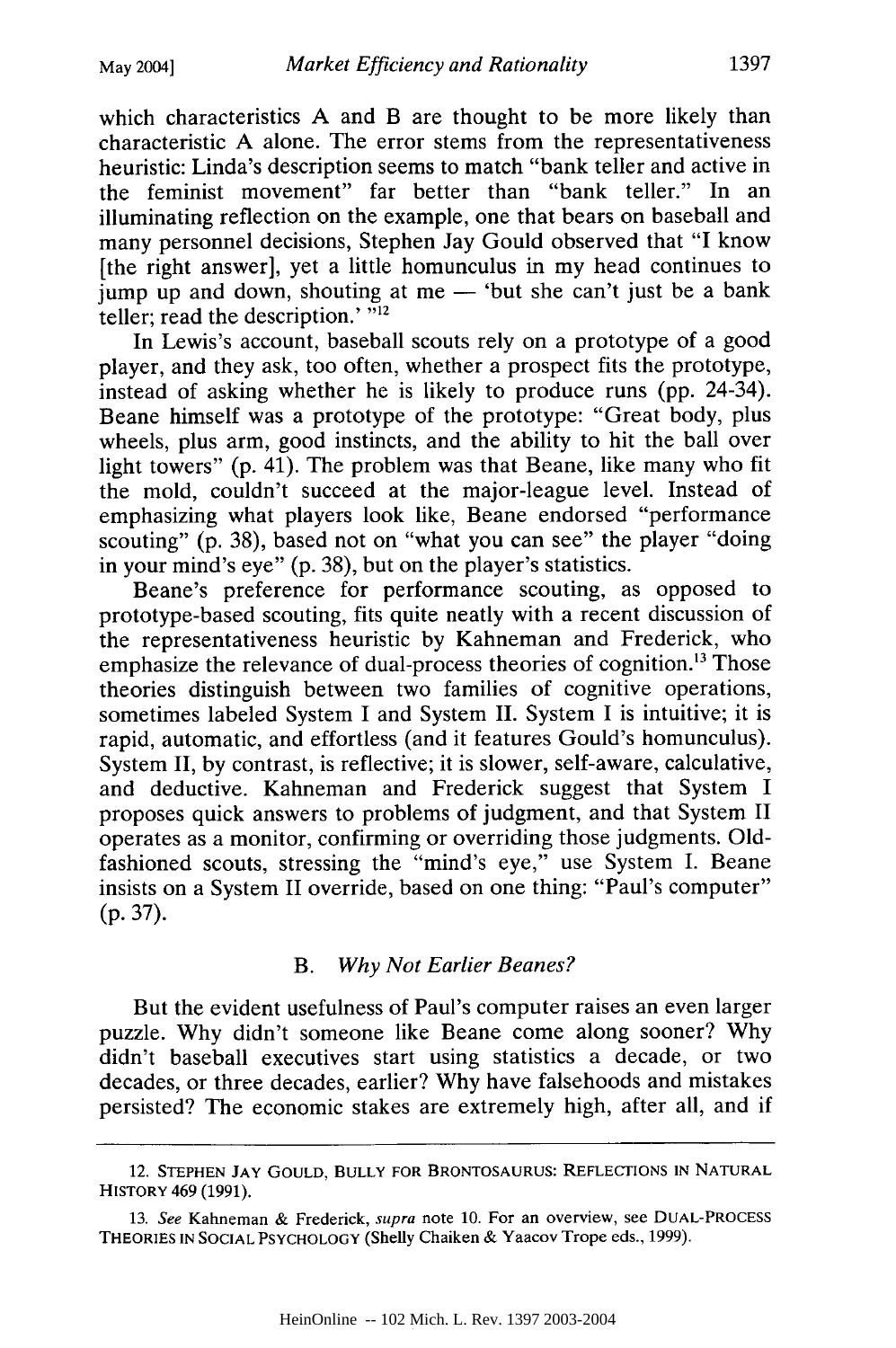Lewis is correct, the management of most baseball teams could have saved many millions of dollars simply by making more rational personnel decisions. Here, then, is a situation in which boundedly rational behavior persisted even though the economic stakes were significant. Market pressures did not drive out that behavior. Nor was the important information hard to find. James's arguments have been around for nearly two decades. In a market as competitive as majorleague baseball, surely the information should have been used, and fast. What went wrong? The question has general importance: Will markets usually ensure rational behavior, or can a form of quasirationality<sup>14</sup> last in some situations even with strong economic incentives?

The initial problem is not that baseball professionals are stupid; it is that they are human. Like most people, including experts, they tend to rely on simple rules of thumb, on traditions, on habits, on what other experts seem to believe. Even when the stakes are high, rational behavior does not always emerge. Researchers who have studied expert decisionmaking have often replicated the same biases that psychologists had earlier illustrated with laboratory studies of college students. For example, physicians have been shown to display overconfidence, and security analysts issue biased forecasts.<sup>15</sup> It takes time and effort to switch from simple intuitions to careful assessments of evidence. This point helps to explain why baseball owners have been slow to copy Beane's approach. But at least they are starting. The Toronto Blue Jays and the Boston Red Sox have hired general managers who follow Beane's general approach. And, in one of the longest-overdue moves in baseball, the general manager of the Red Sox, appointed when just twenty-eight years old, hired James as a consultant.

#### *C. Lesson 1: The Problem of Bad Statistics*

Many of the lessons in this book apply in domains far from baseball. One involves the harmful repercussions of using bad statistics or performance measures. We have already seen that batting average and RBIs can lead teams in unfortunate directions. Consider also the case of the "save" statistic. A save is awarded to a relief pitcher who comes in near the end of a close game with his team ahead and "saves" the win for his team. Most thoughtful observers realized long ago that this is a really dumb statistic. Why should

<sup>14.</sup> *See* RICHARD H. THALER, QUASI-RATIONAL **ECONOMICS (1993).**

<sup>15.</sup> *See* Werner DeBondt & Richard Thaler, *Do Analysts Overreact, in* HEURISTICS AND BIASES, *supra* note 4, at 678; Derek J. Koehler et al., *The Calibration of Expert Judgment, in* **HEURISTICS AND BIASES,** *supra* note 4, at 686.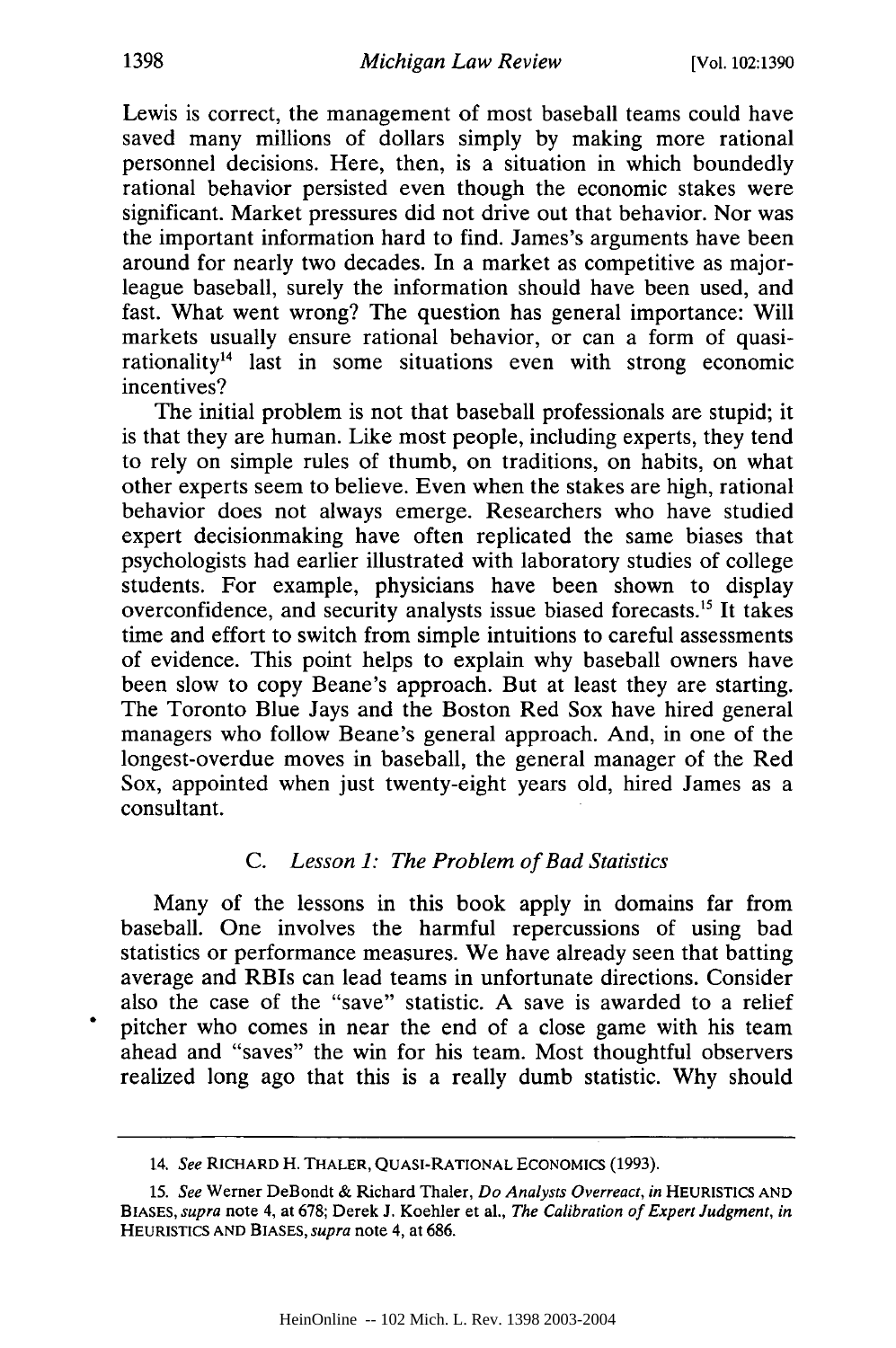pitching the last inning of a game have any special significance? A pitcher who comes in to pitch the sixth inning of a tied game and pitches three scoreless innings has done something much more important than one who just pitches the ninth inning, protecting a three-run lead. Now, a dumb statistic could be harmless, but in this case, as is often true, the very fact that the number is collected and tabulated ends up influencing behavior. The existence of the "save" statistic (and the muddled thinking that goes along with it, namely, the idea that runs scored at the end of the game count more) seems to have altered the way teams use their relief pitchers. In the past twenty years, most teams have settled on using their best relief pitcher in a specific role that has acquired a name: the closer. The closer typically comes in just to pitch the ninth inning in close games with his team ahead. Though this strategy is nearly universally used, it is clearly stupid. A team that is ahead by three runs going into the ninth inning has a 97 percent chance of winning the game (a percentage that has not changed since the advent of the closer).16 It makes more sense to use your best relief pitcher in more crucial situations, such as a tied game. Saving a three-run lead is much easier than protecting a tie, since you can give up two runs and still win the game.

What should a team do if it figures this out? One strategy would be to take your best reliever and use him more strategically, sometimes in the seventh inning of a close game with the best players of the other team due to bat, other times with a one-run lead in the ninth. This strategy would win more games, but it would not create many "saves" for the ace. Beane did this, but he also did something deviously clever: he created closers in order to sell them. As Lewis puts it:

Established closers were systematically overpriced, in large part because of the statistic by which closers were judged in the marketplace: 'saves.' The very word made the guy who achieved them seem vitally important.... You could take a slightly above average pitcher and drop him into the closer's role, let him accumulate some gaudy number of saves, and then sell him off. You could, in essence, buy a stock, pump it up with false publicity, and sell it off for much more than you paid for it. (p. 125)

It is interesting to speculate about the possibility that similar phenomena occur in other domains. Consider the role of citation counts in the academic labor market. While the hard copy edition of the Social Science Citation Index has existed for years, citations have become more salient in recent years because of the advent of webbased citation search engines, including LEXIS and WESTLAW. We speculate, partly on the basis of the experience of one of us (Sunstein), that legal scholars are now reacting to this rise in the prominence of

<sup>16.</sup> Thanks to Bill James for providing these facts.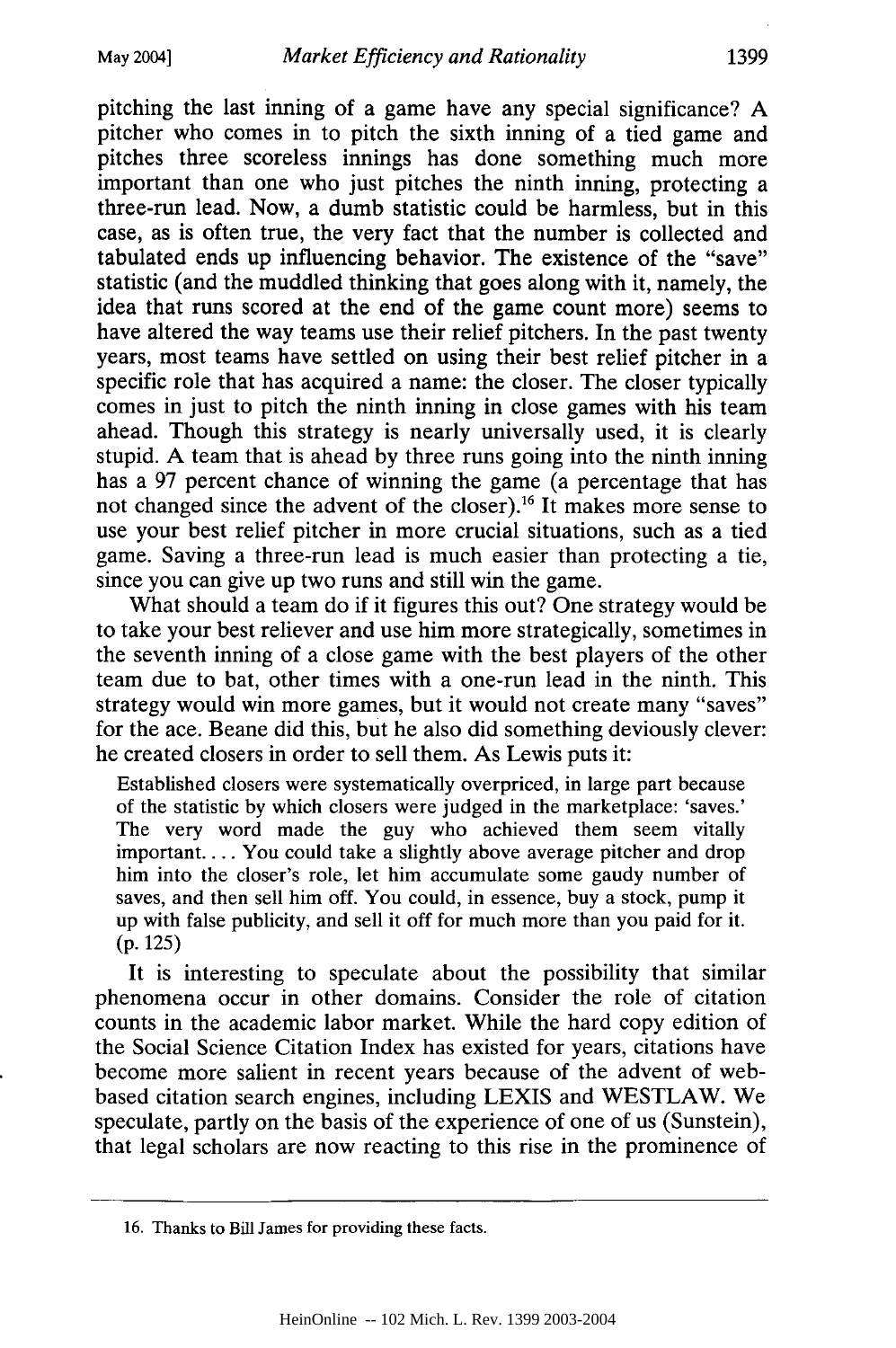citation counts. In law, another example is placements in top law reviews. This is a flawed proxy for quality, to say the least, but lateral appointments are often affected by them.

### *D. The Difficulty of Organizational Change*

Beane's use of relief pitchers, and his success in general, bear on a more general problem. To what extent are the top managers in an organization  $-$  here the owners and the general managers  $-$  able to push a rational but radical change down through an organization? Beane has an owner who is sympathetic to his philosophy, but if he wants to try something new, such as using the relief-ace flexibly, he has to convince the field manager to implement his strategy. He also has to avoid a rebellion by the players. To get his manager to use the player Beane thinks is his most effective pitcher in tight situations, Beane tells the manager to think of him as the closer before the ninth inning. A relief ace would likely complain about being used in the optimal manner, because he would accumulate fewer saves and thus would be worth less on the open market. Similarly, suppose a player takes more pitches in an attempt to draw more walks and as a result increases his on-base percentage at the cost of lowering his batting average. His team might like this trade-off, but if it lowered his value to other teams, then the player might suffer in the free-agent market.

Finally, there is the impact of the media and the fans. When James was hired by the Red Sox last winter, there was great anticipation about how the team would deal with relief pitchers. The rational strategy of using pitchers to maximize the chance of winning the game was quickly dubbed "bullpen by committee" by Boston sportswriters, who knew (from The Book, naturally) that this was a terrible idea. When Red Sox relievers lost the opening-day game to the woeful Tampa Bay Devil Rays and suffered through an awful opening month, James was viewed as the villain. Of course, James does not advocate bad pitching, and, presumably with his help, the team has acquired three new relief pitchers. But, interestingly, they designated one as their closer, perhaps deciding to let this particular battle wait for another day.

The difficulty of achieving sensible change in organizations is hardly special to baseball. If a new CEO comes in and wants to change how things are done, a selling job must be performed all the way down the organizational ladder. Every institution has organizational norms, ways of doing things (the in-house version of The Book) that are hard to overcome. The new guy is told, well, we don't do things that way here. If the CEO forces his views down the organizational ladder and his methods are unconventional, then lower-level workers may face the same dilemma as the player trying to get more walks. Do they maximize their value to the current CEO or to the outside world?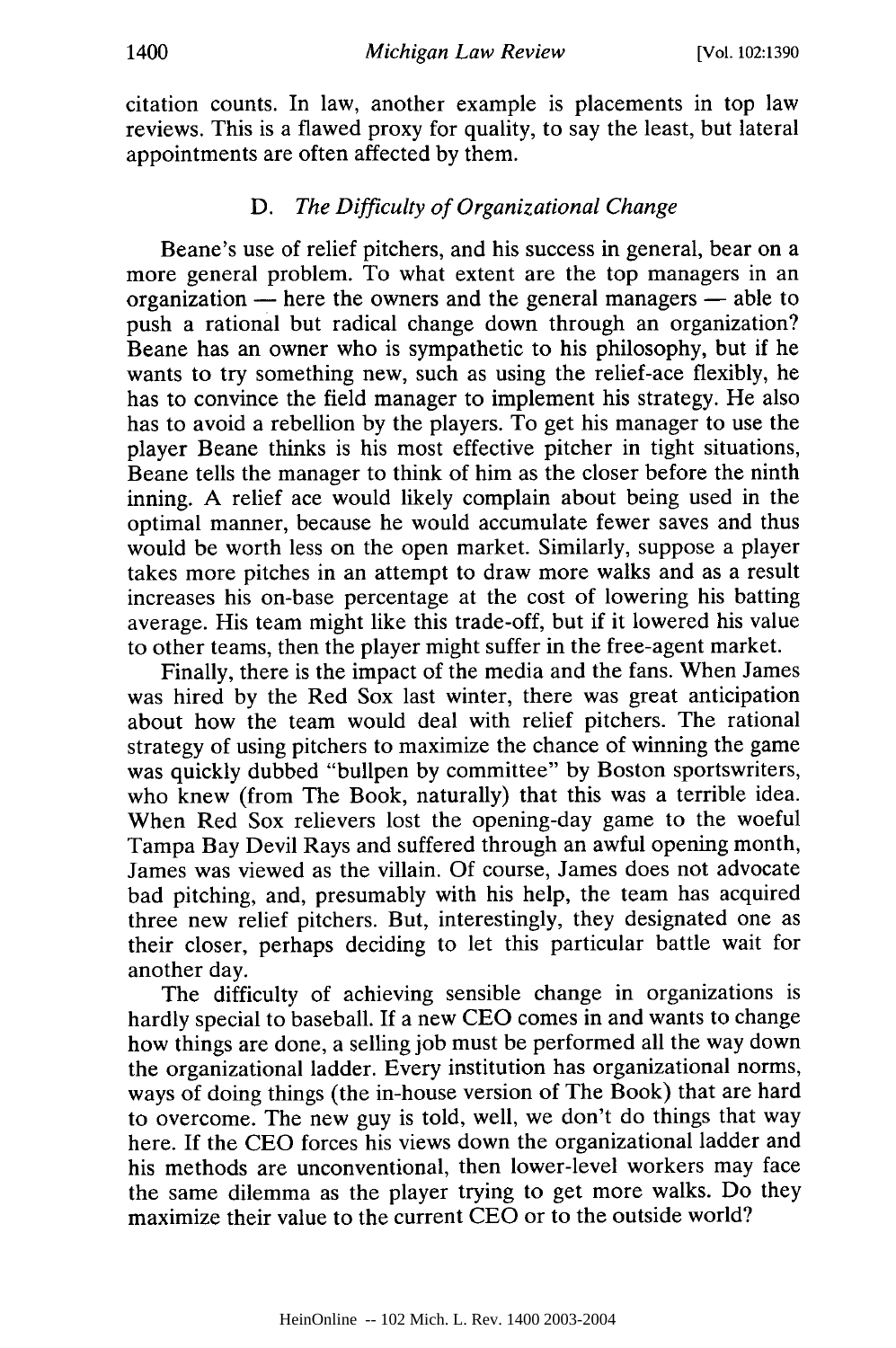#### *E. Bad Equilibrium*

As we have emphasized, Lewis's account bears more generally on the performance of markets. He often refers to the inefficiency of the market for player talent, as the example of the closer illustrates. If it were not for this inefficiency, Beane would not be able to procure a winning team while spending one-third as much as the Yankees and one-half as much as his division rivals. How can this market be so inefficient? Simply put, the baseball owners seem to have evolved into a "bad equilibrium." Cascade effects might well be involved: People rely on the apparent judgments of others, believing that they carry information, even if those other judgments are themselves a product, much of the time, of the apparent judgments of others.<sup>17</sup> Teams have thought the same way for years; The Book has never been revised; and so there are massive inefficiencies that have been relatively easy for Beane to exploit. You do not need a Harvard economics graduate to realize that "a walk is as good as a hit," an expression that was around well before James started writing. Beane's key insight was that this market was inefficient and could therefore be exploited. Now that Beane has succeeded, it is likely that the market for baseball-player talent will get more competitive. Still, it is embarrassing that it took so long for this to happen, especially for those who think that competitive markets always lead to a rational allocation of resources.

What does this tell us about other markets? Lewis poses this question: "If professional baseball players could be over- or undervalued, who couldn't? Bad as they may have been, the statistics used to evaluate baseball players were probably far more accurate than anything used to measure the value of people who didn't play baseball for a living" (p. 72). Right! On the basis of first principles, the market for baseball players should be one of the most efficient labor markets on earth. It is hard to think of any high-paid profession in which performance is measured so precisely  $-$  and is publicly available to every other potential employer.

Compare the market for baseball players with the market for corporate executives. A company looking for a new director of human-resource management would be hard-pressed to get any objective data on the past performance of job candidates. Instead, such a company would be forced to make choices based on interviews with the candidates  $-$  a process that is even less accurate than the one the old scouts use to size up a high-school player. Interviews are

**<sup>17.</sup>** For a helpful overview, see Sushil Bikchandani et al., *Learning From the Behavior of Others: Conformity, Fads, and Informational Cascades,* 12 J. ECON. PERSP. 151 (1998).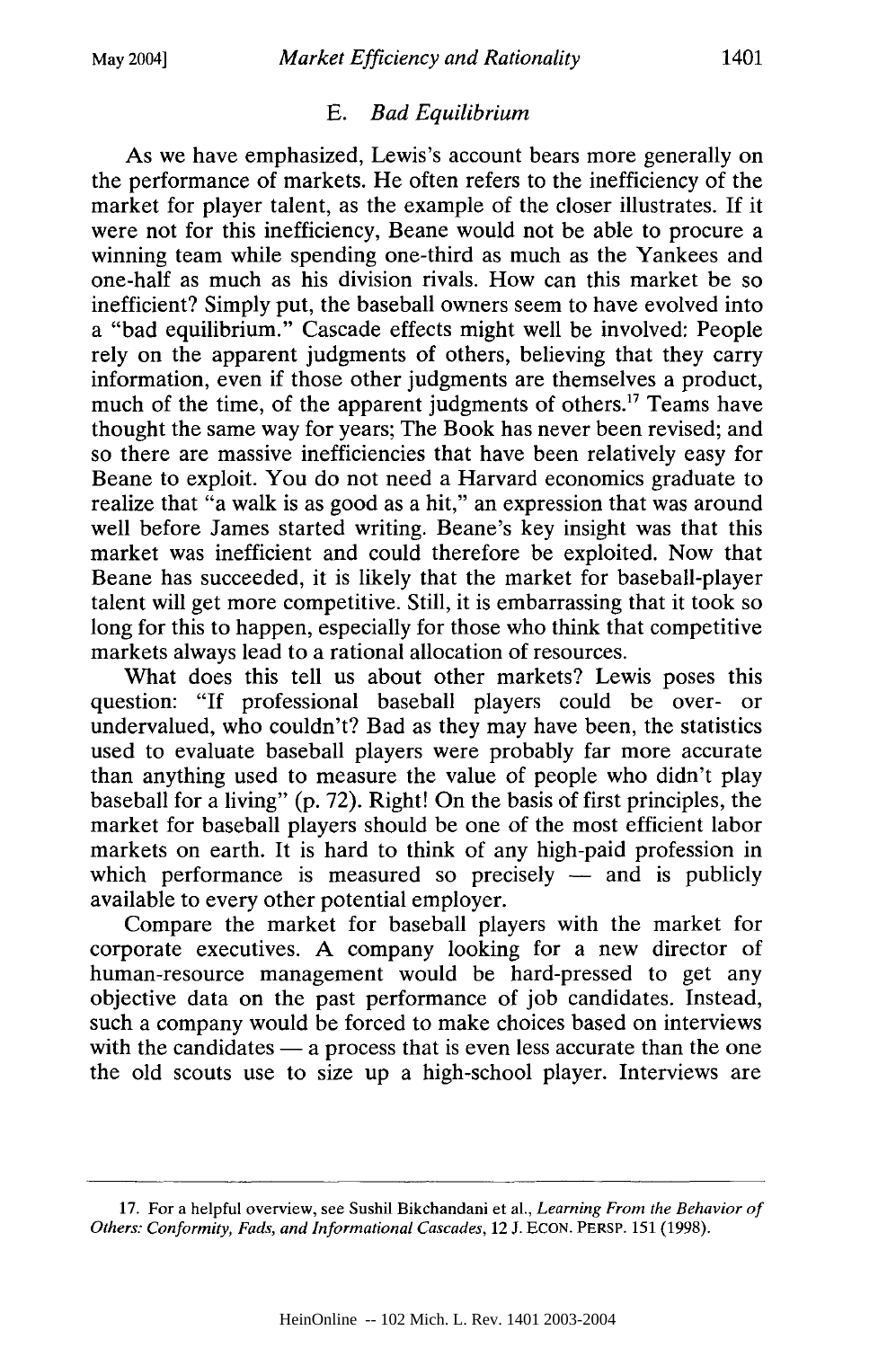notoriously imperfect predictors of future job performance.<sup>18</sup> In many contexts their predictive value is essentially zero.

The biases caused by labor markets using subjective evaluations instead of objective measures of output are potentially huge. We can glimpse the scope of the problem by studying one subjective variable that most people would say should be irrelevant to accurate **job** evaluations in most positions: physical beauty. Away from places such as the back lots of Hollywood and the runways of Milan, most of us who do not look like Ben Affleck or Jennifer Lopez would like to think that successful people get where they do because of their accomplishments, not their attractiveness. Alas, it ain't so. To take one simple example, height matters: in the United States, the taller presidential candidate has usually won. And beauty matters in domains where we might not expect it to matter: law and business.19 In both fields, and for both sexes, career success and earnings are correlated with good looks.

And consider another problem. We have said that interviews, especially unstructured interviews, are not very useful predictors of job performance — except that once you have conducted an interview, it is almost impossible to avoid the conclusion that you have learned a lot. But the facts are clear: unstructured interviews are nearly useless at predicting anything except whether the interviewer will subsequently like the interviewee.<sup>20</sup> So a rational Beane-like strategy would be to interview only employees who will work directly with you and otherwise make all decisions based on objective criteria and statistical models. Rather than conduct interviews, firms should give tests and pay more attention to grades in school (a good predictor of both intelligence and diligence, admirable traits in nearly any job). Numerous law firms and law faculties place great weight on relatively unstructured interviews, thinking that as a result of such interviews, they learn a great deal about likely performance. But this is probably a

<sup>18.</sup> Some authors find that interviews are nearly useless, see, for example, John E. Hunter & Ronda F. Hunter, *Validity and Utility of Alternative Predictors of Job Performance,* 96 PSYCHOL. BULL. 72, **90** (1984). Others find that if the interview is "structured" it can provide some limited value. *See* Michael McDaniel et al., *The Validity of Employment Interviews: A Comprehensive Review and Meta-Analysis,* **79** J. APPLIED PSYCHOL. 599 (1994).

**<sup>19.</sup>** Daniel Hamermesh has produced a series of papers on this topic. *See* Daniel Hammermesh, Beauty Papers, http://www.eco.utexas.edu/faculty/Hamermesh/Beautystuff.htm (last visited June 1, 2004). For published versions, see Daniel Hamermesh et al., *Dress for Success: Does Primping Pay?,* 9 LAB. ECON. 361 (2002); Daniel Hamermesh & Jeff E. Biddle, *Beauty, Productivity and Discrimination: Lawyers' Looks and Lucre,* 16 J. LAB. **ECON.** 172 (1998); Daniel Hamermesh & Jeff E. Biddle, *Beauty and the Labor Market,* 84 AM. ECON. REV. 1174 (1994).

<sup>20.</sup> *See* McDaniel et al., *supra* note 18.